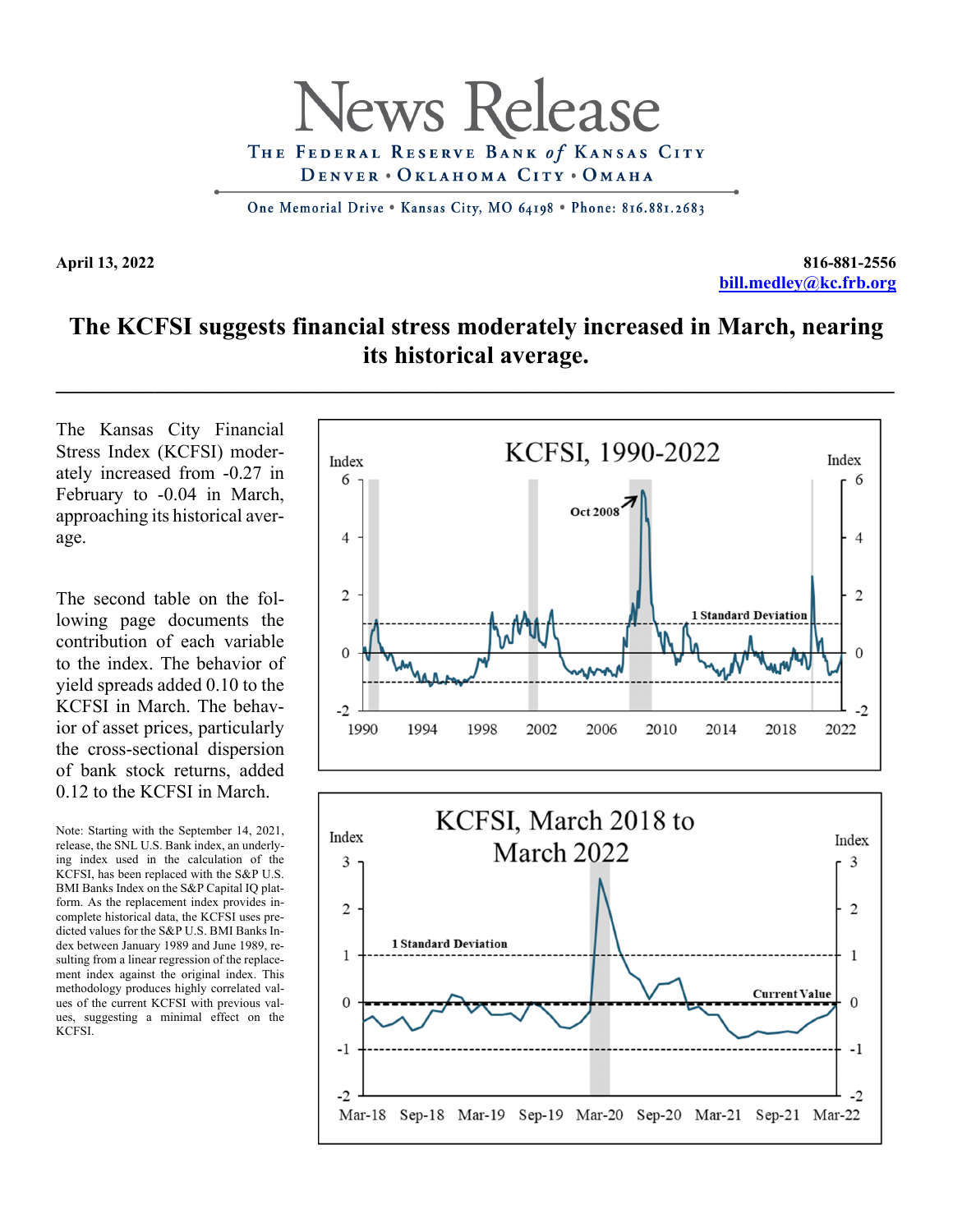| KCFSI: most recent six months and one year ago                   |           |         |                   |         |                   |         |         |  |
|------------------------------------------------------------------|-----------|---------|-------------------|---------|-------------------|---------|---------|--|
| <b>KCFSI</b>                                                     | Mar'22    | Feb'22  | Jan <sup>22</sup> | Dec21   | Nov <sup>21</sup> | Oct'21  | Mar'21  |  |
| Current                                                          | $-0.04$   | $-0.27$ | $-0.34$           | $-0.47$ | $-0.65$           | $-0.62$ | $-0.26$ |  |
| Previous                                                         | <b>NA</b> | $-0.27$ | $-0.34$           | $-0.49$ | $-0.66$           | $-0.58$ | $-0.26$ |  |
| Note: Previous index values are from the March 09, 2022 release. |           |         |                   |         |                   |         |         |  |
| $NA = not applicable$                                            |           |         |                   |         |                   |         |         |  |

| Sources of Change in KCFSI from February 2022 to March 2022 |              |                |  |  |  |  |  |
|-------------------------------------------------------------|--------------|----------------|--|--|--|--|--|
|                                                             | Contribution | Rank           |  |  |  |  |  |
| Variable                                                    | to change in | (lowest to     |  |  |  |  |  |
|                                                             | Index        | highest value) |  |  |  |  |  |
| <b>Yield spreads</b>                                        | 0.10         |                |  |  |  |  |  |
| DTCC GCF Treasury Repo/3-month Treasury (REPO) spread       | 0.00         | $\overline{2}$ |  |  |  |  |  |
| 2-year swap spread                                          | 0.02         | 5              |  |  |  |  |  |
| Off-the-run/on-the-run 10-year Treasury spread              | $-0.02$      |                |  |  |  |  |  |
| Aaa/10-year Treasury spread                                 | 0.01         | 3              |  |  |  |  |  |
| Baa/Aaa spread                                              | 0.04         | 9              |  |  |  |  |  |
| High-yield bond/Baa spread                                  | 0.01         | 4              |  |  |  |  |  |
| Consumer ABS/5-year Treasury spread                         | 0.04         | 10             |  |  |  |  |  |
| <b>Behavior of asset prices</b>                             | 0.12         |                |  |  |  |  |  |
| Correlation between stock and Treasury returns              | 0.02         | 7              |  |  |  |  |  |
| Implied volatility of overall stock prices (VIX)            | 0.03         | 8              |  |  |  |  |  |
| Idiosyncratic volatility of bank stock prices               | 0.02         | 6              |  |  |  |  |  |
| Cross-sectional dispersion of bank stock returns            | 0.05         | 11             |  |  |  |  |  |
| <b>Total</b>                                                | $*0.22$      |                |  |  |  |  |  |

Note: The contribution of each variable equals the change in the standardized value of the variable multiplied by the coefficient of the variable in the index.

\*Contributions may not add to totals due to rounding.